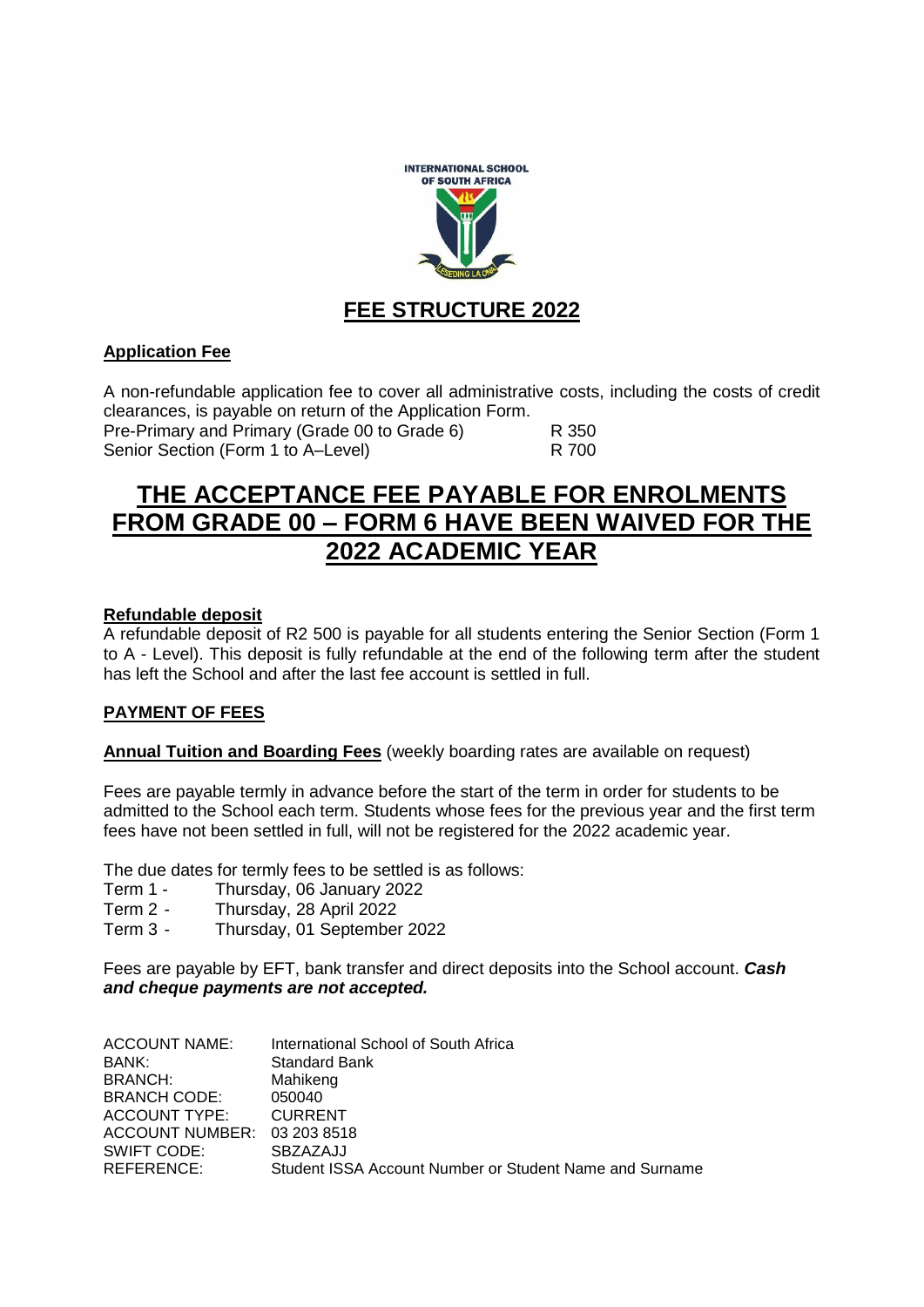## **Early settlement discount**

The School offers a **5% settlement discount** on school fees if the above annual fees for 2022 are settled in full by 6 January 2022. The discount applies only to the tuition and boarding fees for 2022.

## **Sibling discount**

Parents who have two or more children in School receive a 5% discount on the older student's fees. Normal fees will be charged for the younger child. When there are three children, the oldest student receives a 10% discount, the middle child receives a 5% discount and with the youngest child normal school fees will be charged.

| <b>GRADE/FORM</b> | <b>ANNUAL</b> |                 | <b>DAY</b>           |         |                   | <b>BOARDERS</b> |         |                   |
|-------------------|---------------|-----------------|----------------------|---------|-------------------|-----------------|---------|-------------------|
|                   | Day           | <b>Boarders</b> | Term 1               | Term 2  | Term <sub>3</sub> | Term 1          | Term 2  | Term <sub>3</sub> |
| Grade 00          | R32,375       |                 | R9,713               | R11,331 | R11,331           |                 |         |                   |
| Grade 0           | R38,743       |                 | R11,623              | R13,560 | R13,560           |                 |         |                   |
| Grade 1           | R49,611       |                 | R14,883              | R17,364 | R17,364           |                 |         |                   |
| Grade 2           | R56,157       |                 | R <sub>16</sub> ,847 | R19,655 | R19,655           |                 |         |                   |
| Grade 3           | R59,431       |                 | R17,829              | R20,801 | R20,801           |                 |         |                   |
| Grade 4           | R62,709       |                 | R18,813              | R21,948 | R21,948           |                 |         |                   |
| Grade 5           | R65,983       | R179,289        | R19,795              | R23,094 | R23,094           | R53,787         | R62,751 | R62,751           |
| Grade 6           | R75,083       | R188,389        | R22,525              | R26,279 | R26,279           | R56,517         | R65,936 | R65,936           |
| Form 1            | R87,020       | R200,328        | R26,106              | R30,457 | R30,457           | R60,098         | R70,115 | R70,115           |
| Form 2            | R94,889       | R208,197        | R28,467              | R33,211 | R33,211           | R62,459         | R72,869 | R72,869           |
| Form 3            | R102,354      | R215,663        | R30,706              | R35,824 | R35,824           | R64,699         | R75,482 | R75,482           |
| Form 4            | R106,154      | R219,460        | R31,846              | R37,154 | R37,154           | R65,838         | R76,811 | R76,811           |
| Form 5            | R109,177      | R222,483        | R32,753              | R38,212 | R38,212           | R66,745         | R77,869 | R77,869           |
| Form L6           | R115,123      | R228,426        | R34,537              | R40,293 | R40,293           | R68,528         | R79,949 | R79,949           |
| Form U6           | R116,040      | R229,348        | R34,812              | R40,614 | R40,614           | R68,804         | R80,272 | R80,272           |

## **STUDENT FEES 2022**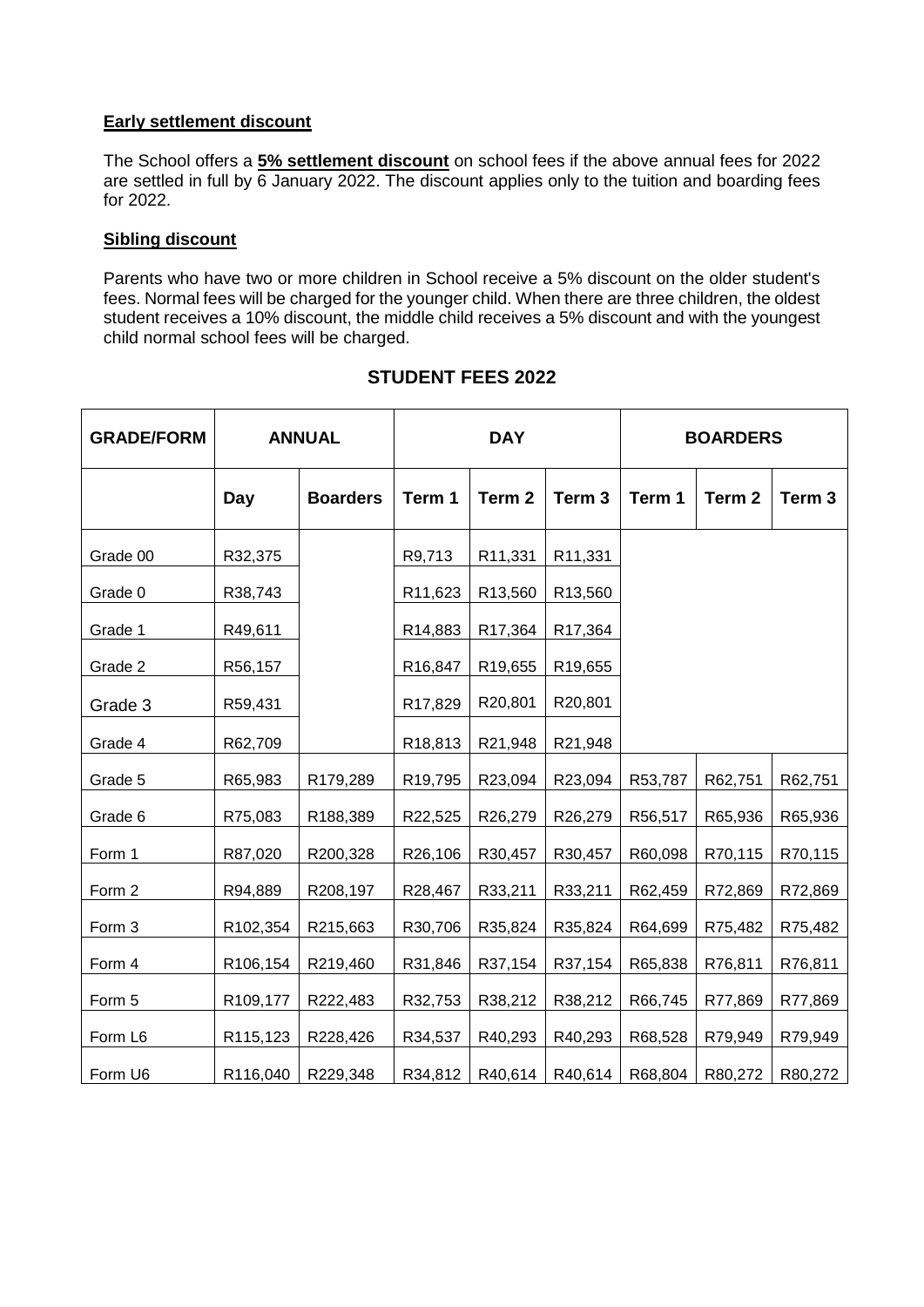## **HOSTEL EXCURSION AND ENTERTAINMENT FEES - BOARDERS**

The fee covers hostel excursions, DSTV, special dinners and is R 2,000 per annum.

## **INSURANCE AND MEDICAL AID**

Parents are to ensure that their children are members of a medical aid scheme and provide the School with their medical aid details. **For boarder students, medical aid cover is compulsory.**

Parents are to ensure that all their children's possessions are insured under their own personal insurance policies. The school will not be held liable for any theft/ loss of students' possessions from school or school-related activities.

## **ANCILLARY COSTS NOT COVERED BY FEES**

These are charged individually as they are incurred:

- School related charges such as workbooks, lost or damaged text books, additional stationery and printing, additional outings and camps, academic subject excursions, non-compulsory academic activities, extra lessons, sport and class photo's, shop purchases, sick bay and medical charges, day scholar lunches etc.
- Extramural activities such as music etc.
- Sports, other tours and tournaments: Sports teams and various clubs participate in various tours or tournaments during the year. The costs of these are communicated to parents well in advance of the event. Students may only participate in these events if the account with the School is up to date and payment for the event has been made in advance.

#### **SCHOOL UNIFORM SHOP**

The School uniforms are available from the School Shop on the premises. All purchases must be paid for by credit card or paid into the students school account in advance.

#### **TRANSPORT**

Transport is also offered to boarders to and from Johannesburg (OR Tambo Airport) and the Ramatlabama border, at the beginning and end of each term and mid- term. Costs for these trips are charged to parents as and when they occur. The travelling dates, times and costs for these trips may be obtained from the travel co-ordinator.

#### **MUSIC FEES (WHOLE SCHOOL)**

Private individual /Group lessons provided by our music teachers are available to students on the successful application from the Music Department. The fees are based on 10 lessons per term, and costs R1 575 per term. This fee excludes the deposit for the instrument hire and the monthly instrument hire fees. Fees for this may be obtained from the Music department.